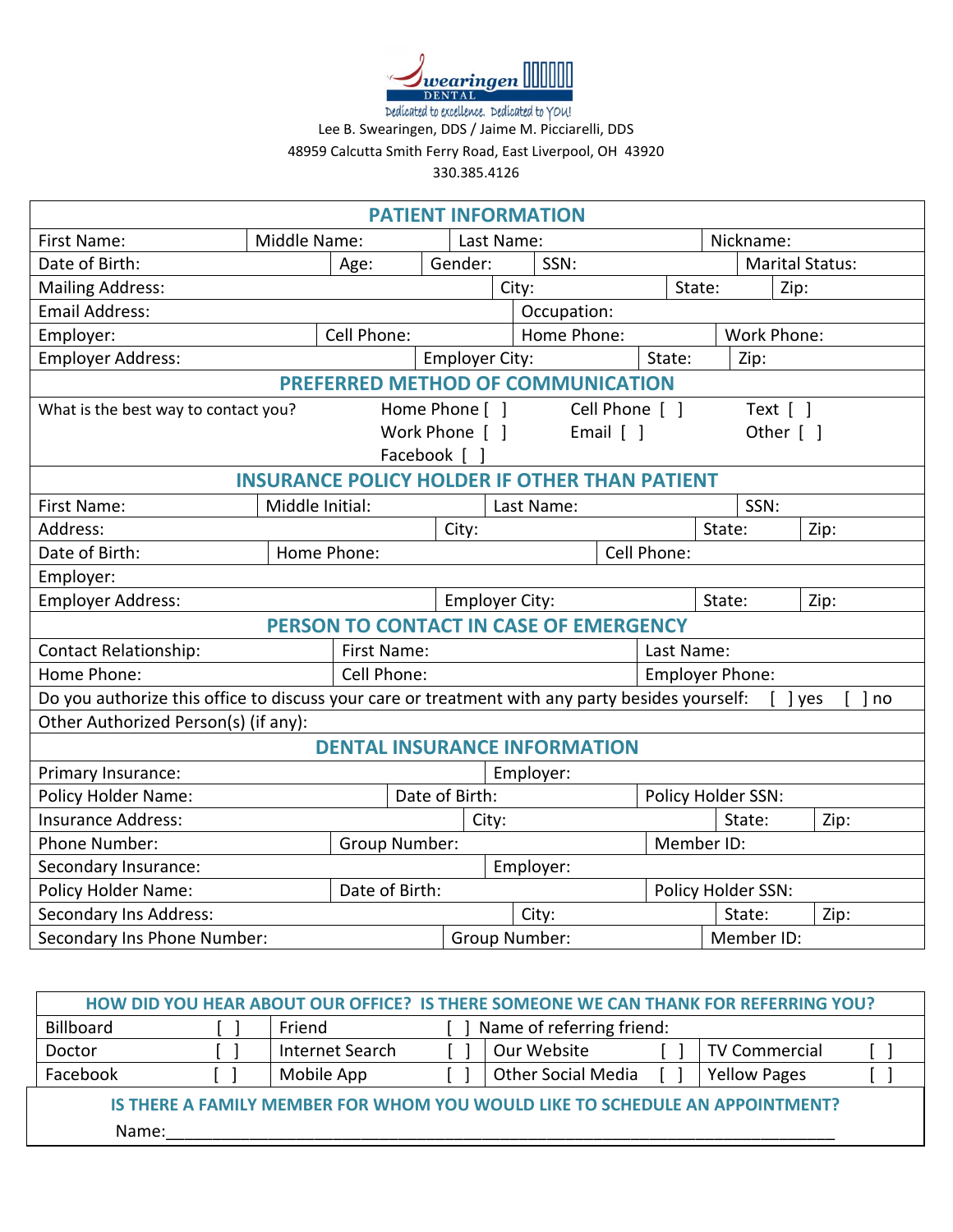## **MEDICAL HEALTH HISTORY**

Although dental professionals primarily treat the area in and around the mouth, your mouth is a part of your entire body. Health problems you may have or medications you may be taking could impact your oral health and may have an important relationship with your dental care.

Thank you for answering the following questions:

Do you have or have you had an of the following? **Please circle all that apply.** If necessary, use the back of the form to explain.

| Acid Reflux/GERD              | <b>Cortisone Medication</b>      | Hepatitis B or C            | Rheumatism           |
|-------------------------------|----------------------------------|-----------------------------|----------------------|
| AIDS/HIV Positive             | <b>Diabetes</b>                  | Herpes                      | Scarlet Fever        |
| <b>Alzheimer's Disease</b>    | Drug Addiction                   | <b>High Blood Pressure</b>  | <b>Shingles</b>      |
| Anaphylaxis                   | Easily Winded                    | High Cholesterol            | Sickle Cell Dis      |
| Anemia                        | Emphysema                        | Hives or Rash               | <b>Sinus Trouble</b> |
| Angina                        | <b>Epilepsy or Seizures</b>      | Hypoglycemia                | Sleep Apnea          |
| Arthritis/Gout                | <b>Excessive Bleeding</b>        | Irregular Heartbeat         | Spina Bifida         |
| <b>Artificial Heart Valve</b> | <b>Excessive Thirst</b>          | Kidney Problems             | Stomach/Intestii     |
| Artificial Joint              | <b>Fainting Spells/Dizziness</b> | Leukemia                    | Stroke               |
| Asthma                        | Frequent Cough                   | Liver Disease               | Swelling of Lir      |
| <b>Blood Disease</b>          | Frequent Diarrhea                | Low Blood Pressure          | <b>Thyroid Disea</b> |
| <b>Blood Transfusion</b>      | <b>Frequent Headaches</b>        | Lung Disease                | (Hypothyroid/Hy      |
| <b>Breathing Problems</b>     | <b>Genital Herpes</b>            | Mitral Valve Prolapse       | Tonsillitis          |
| <b>Bruise Easily</b>          | Glaucoma                         | Osteoporosis                | Tuberculosis         |
| Cancer                        | Hay Fever                        | Pain in Jaw Joints          | Tumors or Gr         |
| Chemotherapy                  | Heart Attack/Failure             | Parathyroid Disease         | <b>Ulcers</b>        |
| <b>Chest Pains</b>            | <b>Heart Murmur</b>              | Psychiatric Care            | <b>Venereal Dise</b> |
| Cold Sores/Fever Blisters     | <b>Heart Pacemaker</b>           | <b>Radiation Treatments</b> | Lyme Disease         |
| Congenital Heart Disorder     | <b>Heart Trouble/Disease</b>     | <b>Recent Weight Loss</b>   |                      |
| Convulsions                   | Hemophilia                       | <b>Renal Dialysis</b>       |                      |
| Yellow Jaundice               | <b>Hepatitis A</b>               | <b>Rheumatic Fever</b>      |                      |

on Beaudication Hepatitis B or C Rheumatism High Blood Pressure Shingles High Cholesterol Sickle Cell Disease angina Epilepsy or Sleep Apnea Sleep Apnea Irregular Heartbeat Spina Bifida Kidney Problems Stomach/Intestinal Disease Liver Disease Swelling of Limbs Low Blood Pressure Thyroid Disease Mitral Valve Prolapse Tonsillitis Osteoporosis **Easily Easily Contract Contract Contract Contract Contract Contract Contract Contract Contract Contract Contract Contract Contract Contract Contract Contract Contract Contract Contract Contract Contract Contr** Pain in Jaw Joints Tumors or Growths Chemotherapy Heart Attack Parathyroid Disease Controllers Psychiatric Care Venereal Disease Radiation Treatments Lyme Disease ase Recent Weight Loss Renal Dialysis Rheumatic Fever

Blood Transfusion Frequence Christian Frequence (Hypothyroid/Hyperthyroid)

Any medical conditions not listed above:

| <b>PHARMACY INFORMATION</b> |          |        |  |  |  |  |
|-----------------------------|----------|--------|--|--|--|--|
| Pharmacy name:              | Address: | Phone: |  |  |  |  |
|                             |          |        |  |  |  |  |
|                             |          |        |  |  |  |  |
|                             |          |        |  |  |  |  |
|                             |          |        |  |  |  |  |
|                             |          |        |  |  |  |  |
|                             |          |        |  |  |  |  |
|                             |          |        |  |  |  |  |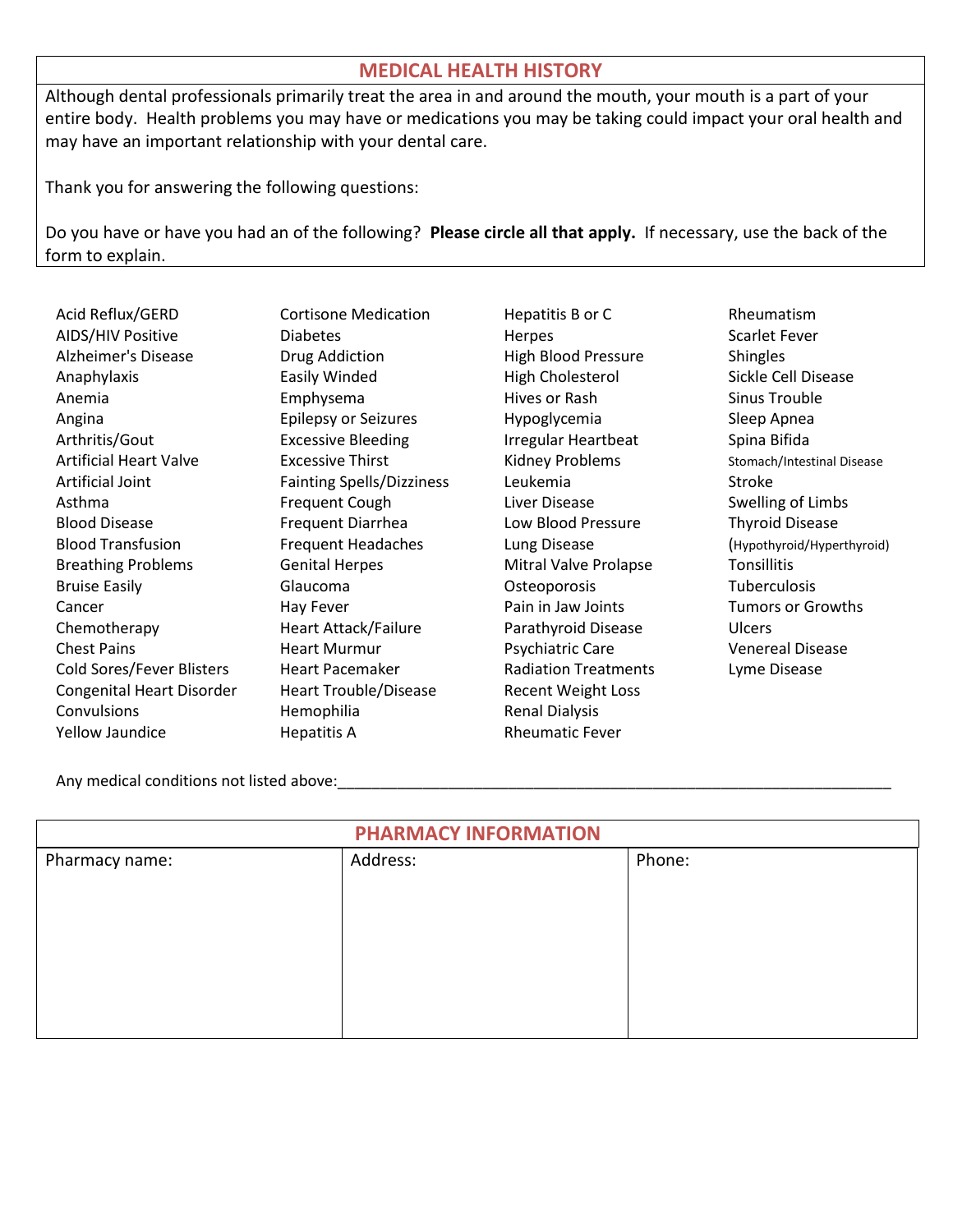| Are you under a physician's care?                                                                                                                                       |       | Yes              | No | If yes, please explain:                              |
|-------------------------------------------------------------------------------------------------------------------------------------------------------------------------|-------|------------------|----|------------------------------------------------------|
| Who is your primary care physician?                                                                                                                                     | Name: |                  |    | Phone#:                                              |
| Do you have a cardiologist?<br>Name:                                                                                                                                    |       |                  |    | Phone#:                                              |
| Have you had a joint replacement?                                                                                                                                       |       | Date of surgery: |    |                                                      |
| Orthopedic Surgeon                                                                                                                                                      | Name: |                  |    | Phone#:                                              |
| Have you had an organ transplant?                                                                                                                                       |       | Date of surgery: |    |                                                      |
| Surgeon                                                                                                                                                                 | Name: |                  |    | Phone#:                                              |
| Have you ever been hospitalized or had a major<br>operation?                                                                                                            |       | Yes              | No | Please list all surgeries and dates:                 |
| Have you ever had any serious head or neck<br>injuries?                                                                                                                 |       | Yes              | No | If yes, please explain:                              |
| Are you taking any medications, vitamins, or<br>supplements?                                                                                                            |       | Yes              | No | Please list all medications and supplements:         |
| Are you currently taking, or have you ever taken a<br>medication for osteoporosis (Fosamax, Boniva,<br>Actonel) or any other medications containing<br>bisphosphonates? |       | Yes              | No |                                                      |
| Are you taking any blood thinning medications<br>such as Coumadin or Plavix?                                                                                            |       | Yes              | No |                                                      |
| Are you on a special diet?                                                                                                                                              |       | Yes              | No | If yes, please explain:                              |
| Do you use controlled substances?                                                                                                                                       |       | Yes              | No | If yes, please explain:                              |
| Do you use tobacco?                                                                                                                                                     |       | Yes              | No |                                                      |
| Are you allergic to any of the following?<br>[ ] Aspirin<br>[ ] Penicillin<br>] Metal<br>[ ] Latex<br>] Other Please List:                                              |       | [ ] Codeine      |    | [ ] Acrylic<br>[ ] Sulfa Drugs [ ] Local Anesthetics |

| <b>WOMEN</b>                        |                            |  |  |  |  |  |
|-------------------------------------|----------------------------|--|--|--|--|--|
| Are you:                            |                            |  |  |  |  |  |
| J Pregnant/Trying to get pregnant   | Nursing                    |  |  |  |  |  |
| Experiencing a late menstrual cycle | Taking oral contraceptives |  |  |  |  |  |